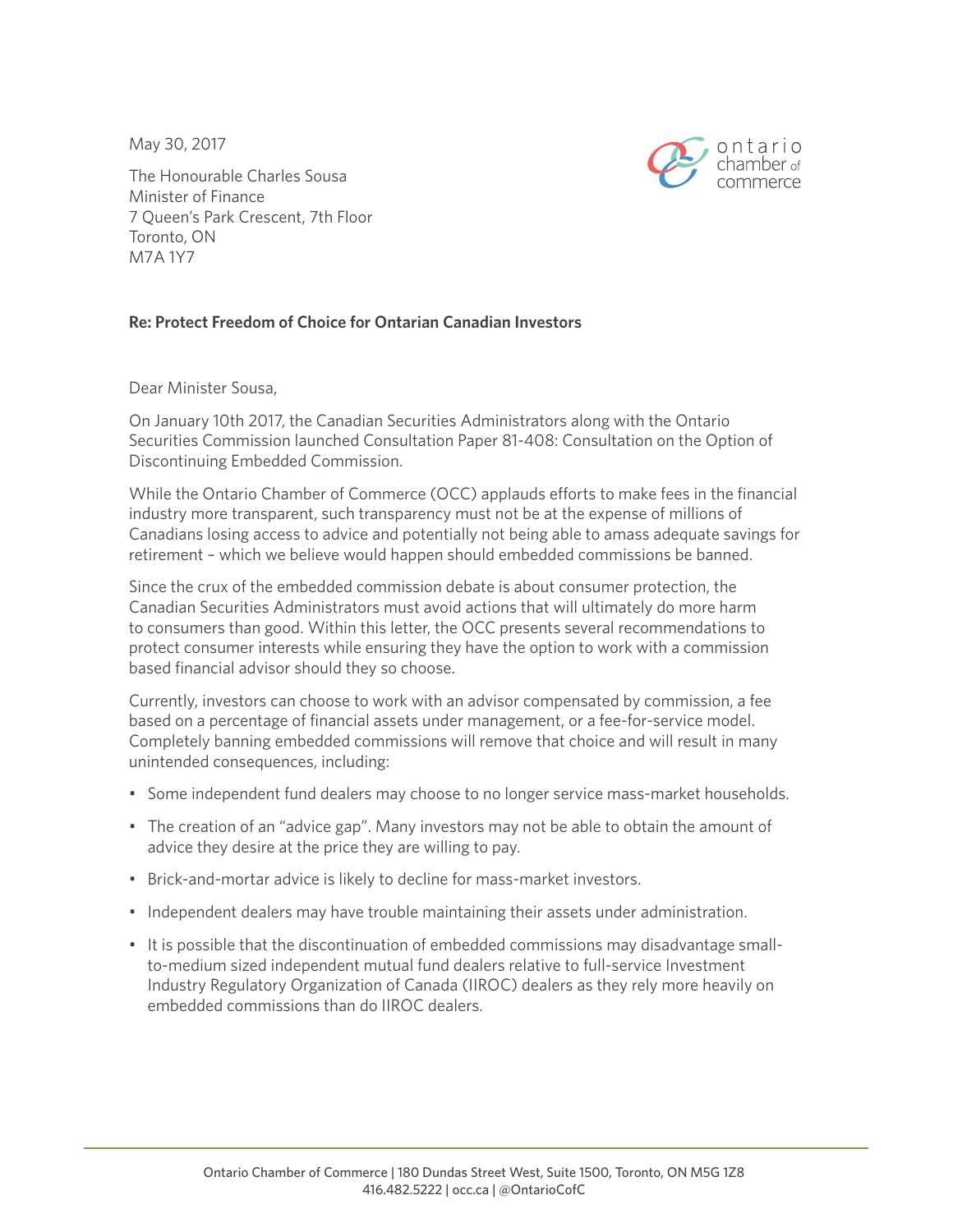At present, Canadian investors have three options when it comes to investing in mutual funds. They may forgo professional advice and choose investments themselves through a discount brokerage; they may seek the advice of a licensed Financial Security Advisor and pay a flat fee; or they may seek this same advice and pay a small percentage in commission. High net worth investors typically find a flat fee to be a better value, however 80% of Canadian investors pay their advisors through a commission system. The majority of these investors would not be able to pay their advisors the \$100-\$300 dollars per hour that high net worth investors pay.

Those who work with advisors enjoy considerable positive benefits, including greater use of tax-advantaged savings vehicles, improved asset allocation, more portfolio diversification and less speculative trading. In addition to receiving investment advice, those who work with an advisor also receive guidance on insurance products that offer protection to them and their families. A study conducted by the Cirano Centre for Interuniversity Research and Analysis of Organizations found that working with a financial advisor increases the value of assets by almost four times more than those who do not use an advisor.<sup>1</sup>

The argument for banning embedded commissions hinges on the presumption that consumers do not understand the fees they are currently paying. In 2017, however, the Client Relationship Model Phase 2 (CRM2) was rolled out, under which fees on mutual funds were disclosed in client statements.

Removing commissions completely for financial advisors would be similar to what has taken place in the United Kingdom and Australia. In both jurisdictions, early results indicate these fundamental changes resulted in a major advice gap, wherein comprehensive financial advice is increasingly unaffordable for those who need it most. Additionally, in the United Kingdom, over 25% of financial advisors left the industry after these reforms. In Ontario, this would translate to over 20,000 job losses.

Furthermore, also in the UK, the change has resulted in fewer lower- to middle-income earners investing for their future with an alarming 50% fewer new investment accounts under £100,000 (\$176,456 CAD) being opened. Should similar changes take place in Canada, the result could be the majority of Canadians losing access to professional financial advice.

During the ramp-up to the proposed advent of the Ontario Retirement Pension Plan (ORPP), Premier Kathleen Wynne was committed to strengthening retirement income security for twothirds of Ontario workers without a secure workplace pension plan. Discontinuing embedded commissions will only serve to exacerbate this concern.



<sup>1</sup> <https://cirano.qc.ca/files/publications/2016s-35.pdf>